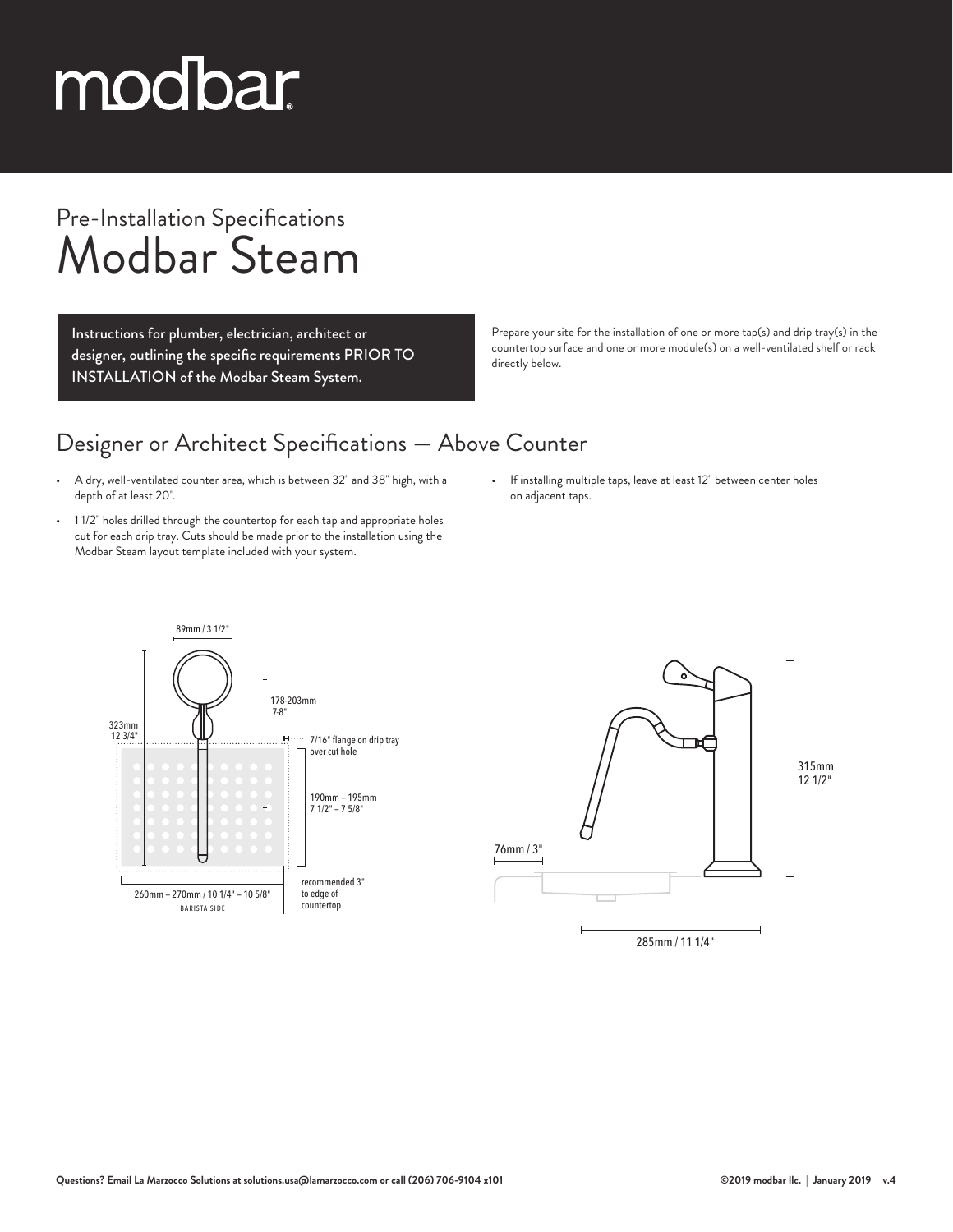## modbar

#### Designer or Architect Specifications — Below Counter

- Cabinet space should have a depth of at least 20" and a width of at least 26" to allow for clearance around and behind the modules.
- Shelves or a wire rack should be provided to support each module.
- Side access to modules recommended whether through sliding doors or removable panels.

#### Water Specifications

Your filtration system should produce water with the following properties:

| <b>T.D.S.</b>         | 90-150ppm      |
|-----------------------|----------------|
| <b>TOTAL HARDNESS</b> | 70-100 ppm     |
| <b>TOTAL IRON</b>     | $0 - 0.02$ ppm |
| <b>FREE CHLORINE</b>  | $0 - 0.05$ ppm |
| <b>TOTAL CHLORINE</b> | $0-0.1$ ppm    |
| PH                    | $65 - 8$       |

| <b>ALKALINITY</b>    | $40 - 80$ ppm |
|----------------------|---------------|
| <b>CHLORIDE</b>      | $0-30$ ppm    |
| <b>LINE PRESSURE</b> | $35 - 70$ PSI |
| <b>FLOW RATE</b>     | 2 GPM/8 IPM   |

#### Module Dimensions & Specifications

| <b>MODULE</b> | WIDTH<br>(+CLEARANCE) | <b>DEPTH</b><br>(+CLEARANCE) | <b>HEIGHT</b><br>(+CLEARANCE) | <b>WEIGHT</b> | <b>VOLTAGE</b> | <b>RECEPTACLE</b> | <b>WATTAGE</b> |
|---------------|-----------------------|------------------------------|-------------------------------|---------------|----------------|-------------------|----------------|
| Steam         | $17" (+11")$          | $15" (+3")$                  | 8 1/2" (+3", or 6")           | $40$ lbs      | 208-240V       | NEMA 6-20R        | 3600           |

#### Required Module Clearance





**directly below taps; 8" required if installing below espresso AV with integrated scales**



• We **do not recommend** installing cabinet doors in this space.

• Cafe owner should consider where filtration will go. Water filtration is required